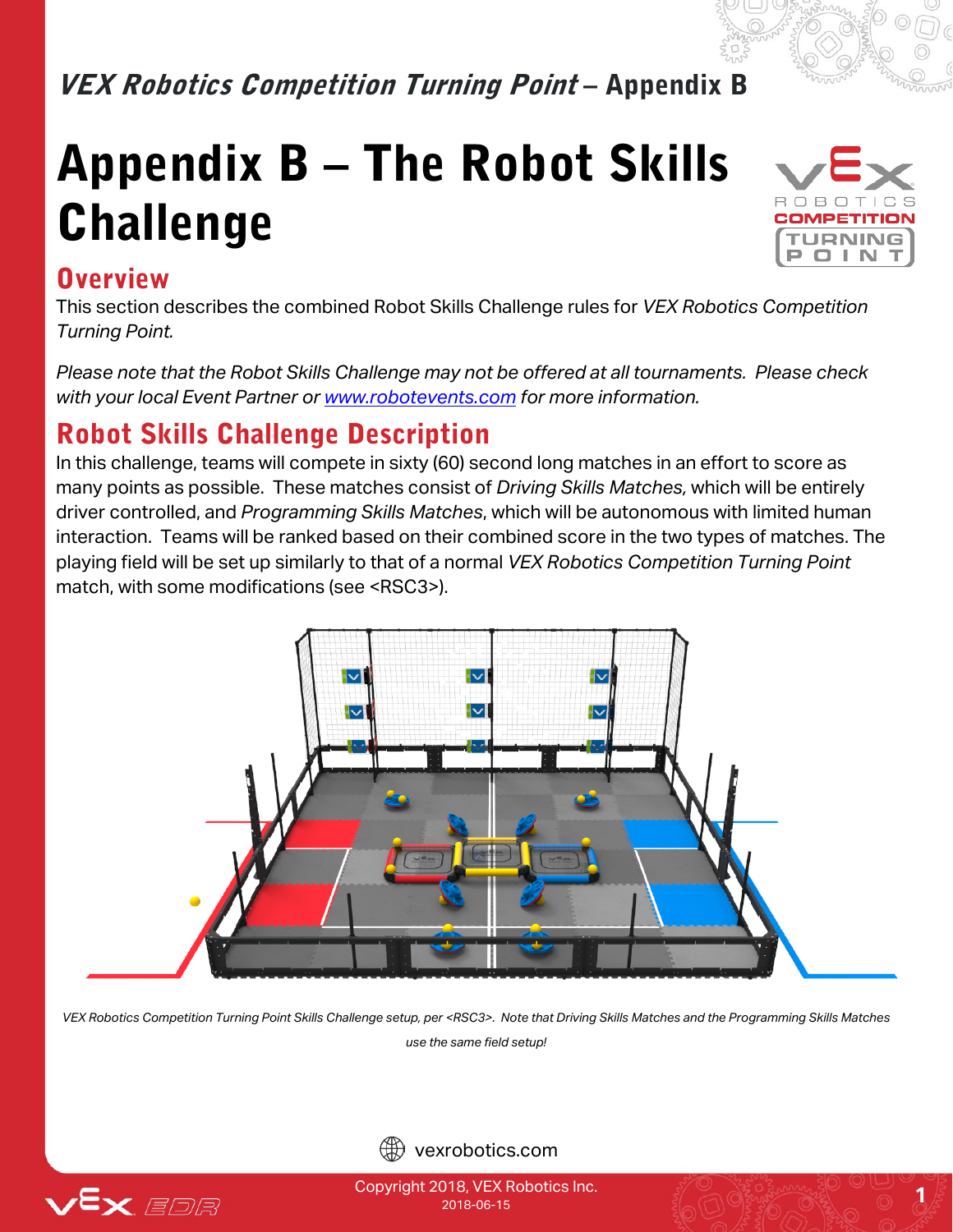# VEX Robotics Competition Turning Point - Appendix B

# Robot Skills Challenge Definitions

Please note that all definitions from "The Game" section of the manual apply to the Robot Skills Challenge, unless otherwise specified.

*Driving Skills Match –* A *Driving Skills Match* consists of a sixty (60) second *Driver Controlled Period*. There is no *Autonomous Period*. Teams can elect to end their run early, however this will count as an official run.

*Programming Skills Match –* A *Programming Skills Match* consists of a sixty (60) second *Autonomous Period*. There is no *Driver Controlled Period*. Teams can elect to end their run early, however this will count as an official run.

*Robot Skills Preload* – The one (1) *Ball* that must be placed on the field such it satisfies the following conditions, as per <RSC2>, at the start of the *Skills Match*:

- The *Robot Skills Preload* is touching the *Robot.*
- The *Robot Skills Preload* is fully within the field perimeter.

*Robot Skills Match* – A *Driving Skills Match* or *Programming Skills Match.*

#### Robot Skills Challenge Rules

Please note that all rules from "The Game" section of the manual apply to the Robot Skills Challenge, unless otherwise specified.

**<RSC1>** At the beginning of each *Robot Skills Match*, the *Robot* must be placed such that it is:

- **1.** Touching an *Alliance Starting Tile*. *Teams* may elect to start in either color *Alliance Starting Tile*. However, *Drive Team Members* must remain in the *Alliance Station* that corresponds to the *Alliance Starting Tile* in which their *Robot* started the *Match*.
- **2.** Not touching any other foam field tiles or Game Objects that are not the *Robot Skills Preload*.
- **3.** *Preloaded* with one (1) *Ball*, per <RSC2>.

**<RSC2>** Prior to the start of each *Robot Skills Match*, the *Robot* must use its one (1) *Ball* available as a *Preload*. A *Ball* is considered to be legally preloaded if it is touching the *Robot,* and is fully within the field perimeter. The other three (3) *Preload Balls* are not used in a *Robot Skills Match*.

**<RSC3>** In a *Robot Skills Match,* all *Flags* begin the *Match Toggled* for the blue *Alliance,* and all *Caps* start with the blue side facing upwards. A *Team's* score for their *Robot Skills Match* will be determined by how many points are scored for the red *Alliance* at the end of the *Match*, i.e. how many *Flags* are *Toggled* to red, how many *Caps* are placed "red-up", if the *Robot* is *Alliance Parked*  on the red *Alliance Platform,* etc.



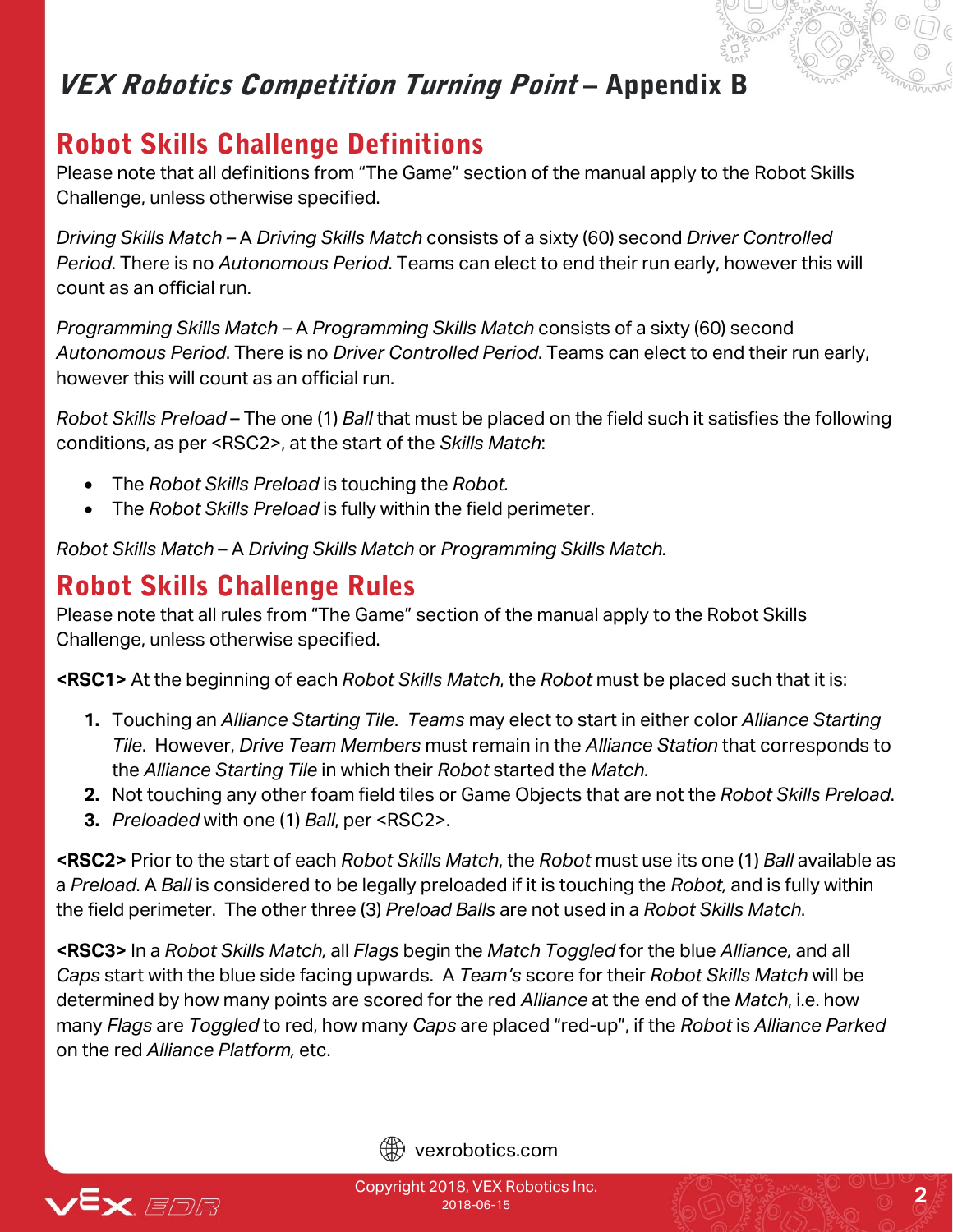# VEX Robotics Competition Turning Point – Appendix B

#### Robot Skills Challenge Scoring

Most scoring is the same as in a regular *VEX Robotics Competition Turning Point* match. As noted in <RSC3>, scores for *Flags, Caps,* and *Alliance Platforms* are assigned as though the *Robot* is playing on the red *Alliance*.

- A *Toggled High Flag* is worth two (2) points.
- A *Toggled Low Flag* is worth one (1) point.
- A *High Scored Cap* is worth two (2) points.
- A *Low Scored Cap* is worth one (1) point.
- A Robot which is *Alliance Parked* earns three (3) points.
- A Robot which is *Center Parked* earns six (6) points.

# Robot Skills Challenge Rankings

- For each *Robot Skills Match,* teams are awarded a score based on the above scoring rules.
- Teams will be ranked based on the sum of their highest *Programming Skills Match* score and *Driving Skills Match* score, with the team with the highest sum being declared the *Robot Skills Challenge* Winner.
- In the case where two teams are tied for the highest score, the tie will be broken by looking at both teams' next highest *Programming Skills Match* score. If the teams remain tied, the tie will be broken by looking at both teams' next highest *Driving Skills Match* score. This process will repeat until the tie is broken.
- If the tie cannot be broken (i.e. both teams have the exact same scores for each *Programming Skills Match* and *Driving Skills Match*), then the following ordered criteria will be used to determine which team had the "best" *Programming Skills Match*.
	- 1. Number of points for *Toggled High Flags.*
	- 2. Number of points for *High Scored Caps.*
	- 3. Number of points for *Center Parking.*
	- 4. Number of points for *Alliance Parking*.
	- 5. Number of points for *Low Scored Caps.*
	- 6. Number of points for *Low Scored Flags.*
- If the tie still cannot be broken, the same process in the step above will be applied to the teams' best *Driving Skills Match.*
- If the tie still isn't broken, events may choose to allow teams to have one more deciding match, or declare both teams the winner.